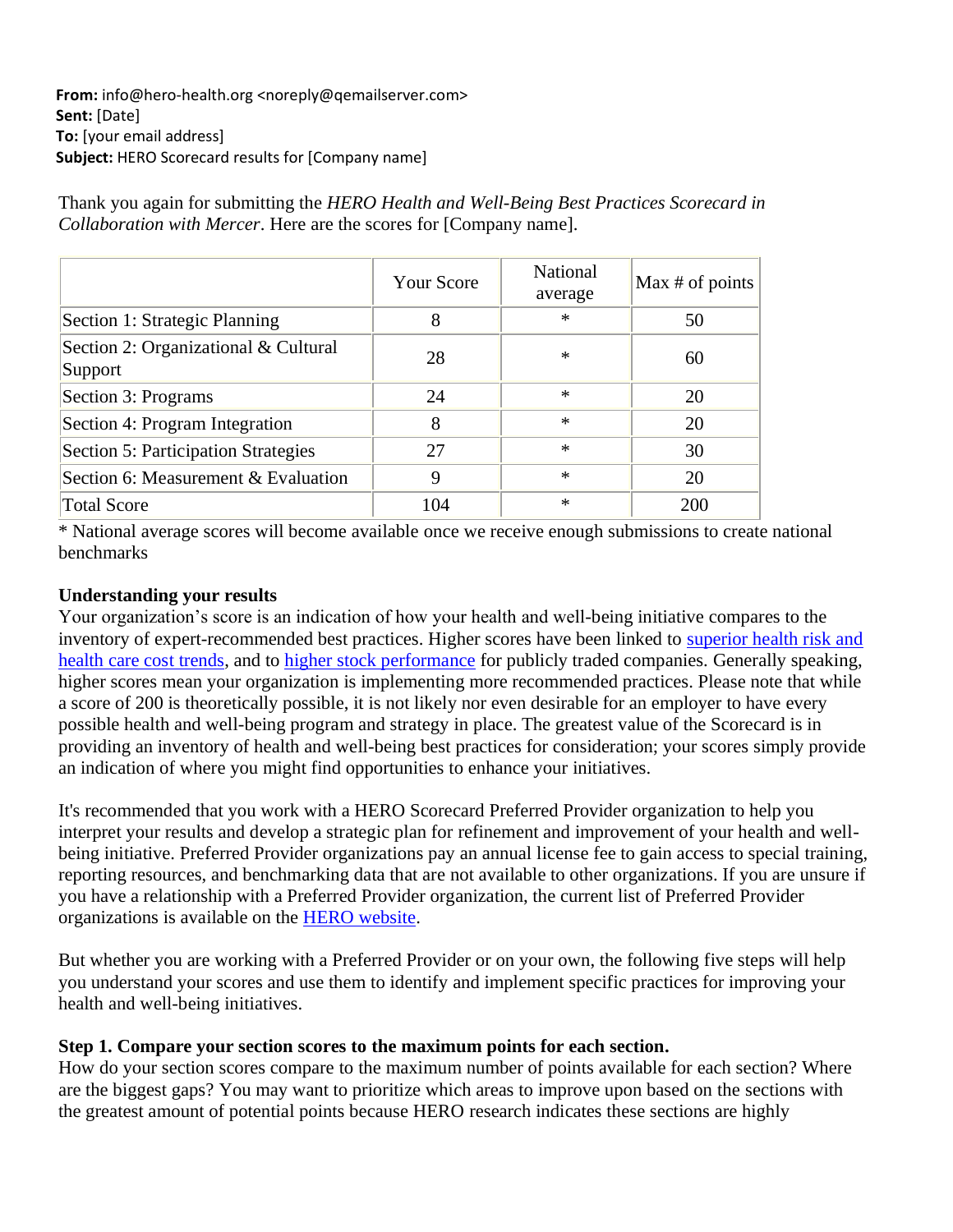associated with better participation rates, population health improvements, and employee perceptions of organizational support.

If you completed version 4 of the HERO Scorecard in the past, your earlier score is not an ideal benchmark due to the significant differences in practices and scoring between version 4 and version 5. HERO recommends each organization repeat the HERO Scorecard annually, so your first completion of version 5 may be considered a new benchmark for future submissions.

## **Step 2. Review your submitted Scorecard responses to identify strengths and gaps.**

Focusing on a single section of the Scorecard at a time, identify the strategies and practices that your organization has not implemented. Of course, you can disregard those practices that do not apply or are not relevant to your organization. Review the list of practices that remain and highlight the top 3-5 practices that are most feasible for your organization to implement in the next year or few years. If several different business units or geographic locations completed the HERO Scorecard, you may identify areas where there are greater inconsistencies across the organization. You may also identify areas of strength within your organization that can be leveraged to expand and optimize the initiative across the organization.

## **Step 3. Identify the practices associated with stronger effectiveness.**

Each of the individual practices listed on the HERO Scorecard (the questions and their response options) is associated with a specific number of points, which were assigned by a panel of industry experts based on their relative importance to an effective health and well-being initiative. Practices associated with a higher number of points represent those with stronger evidence linking them to better program performance outcomes such as population-level health outcomes, workforce productivity, and financial impacts. Review the list of practices identified in step 2 and use the "Scoring breakdown by question" for the [US](https://hero-health.org/publication/us-scorecard-v5-with-scores/) version on the HERO website to prioritize those with the highest number of points.

## **Step 4. Review improvement opportunities with stakeholders.**

By the end of step 3, you should have identified the specific strategies or practices that are the most relevant, feasible, and impactful for your organization to consider implementing. Look for areas of alignment between your health and well-being goals and broader organizational objectives. Consider who you might partner with to work on similar or aligned goals. Identify the top practices that emerged from your analysis and review them with stakeholders across your organization to identify those associated with positive feedback and indications of support. Stakeholder groups may include senior executive leaders, functional or department leaders with whom you will need to collaborate to implement a set of practices, external vendor suppliers, and the beneficiaries of your health and well-being initiative (employees and their families). If you have a wellness champion network or a wellness advisory council, consider getting their input on the best strategies to implement in the near-term. If you completed the HERO Scorecard for one segment of your organization, you may also want to work with peers in other locations or lines of business to identify initiatives that could be implemented organization wide, allowing you to pool resources or work more synergistically to drive consistent practices across the broader organization.

# **Step 5. Create a plan to implement and evaluate your efforts.**

Once you have chosen the specific strategies and practices your organization would like to implement, you need to create a plan to implement and evaluate them. HERO has many resources available on its [website](https://hero-health.org/resources/committee-publications/) to provide guidance to organizations in specific areas, as noted below. Every quarter HERO analyzes data from the HERO Scorecard database. Brief [commentaries](https://hero-health.org/hero-scorecard/commentaries/) summarize the results and are available on the HERO Blog.

#### **Recommended HERO Resources**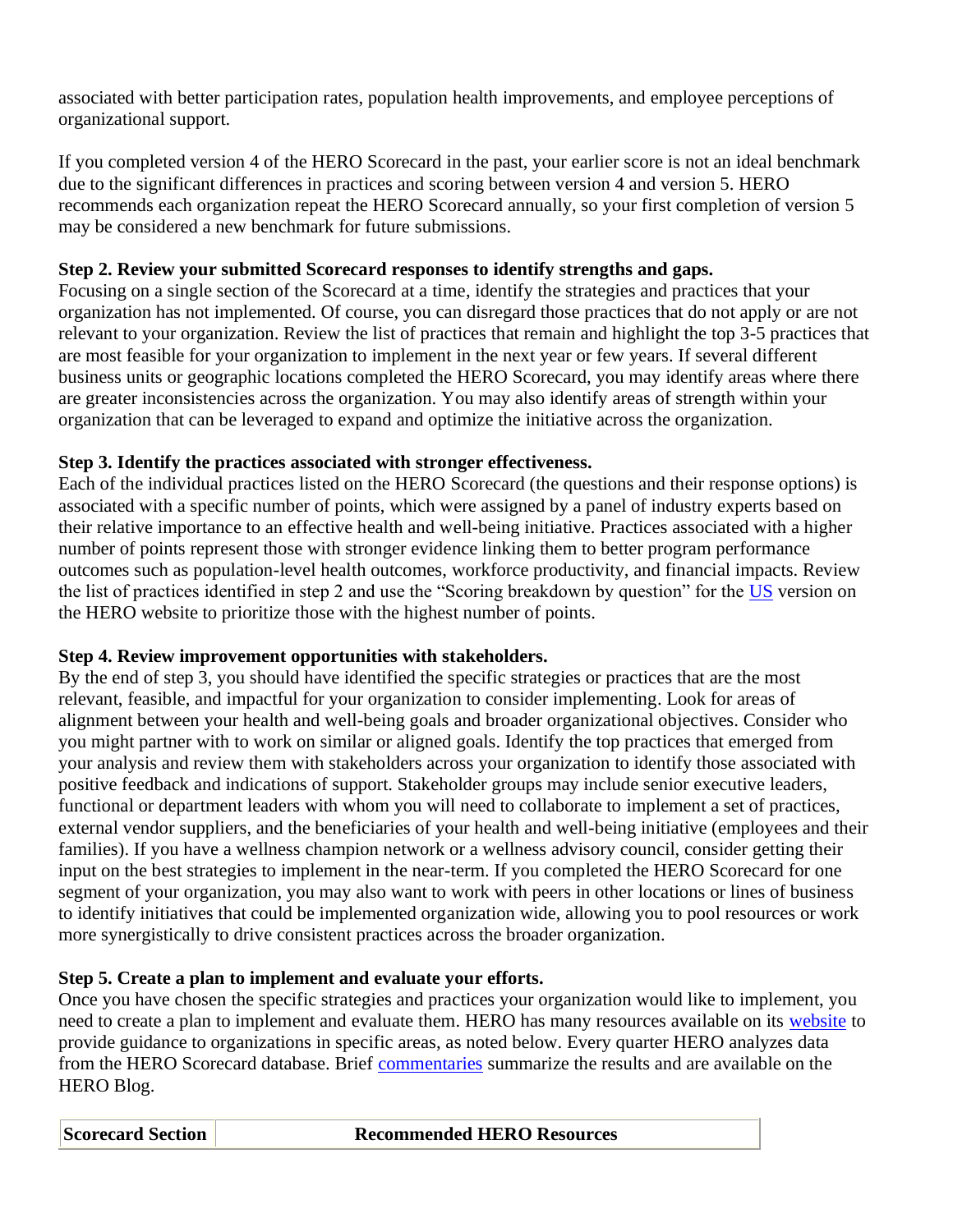| <b>Strategic Planning</b>                   | Grossmeier J. Got strategy? Despite a link to outcomes, many<br>$\bullet$<br>employers lack a strategic plan for health and well-being. 2016<br><b>HERO Scorecard Progress Report, pages 33-35.</b>                                                                                                                                                                                                                                                                                                                                                                                                                                              |  |
|---------------------------------------------|--------------------------------------------------------------------------------------------------------------------------------------------------------------------------------------------------------------------------------------------------------------------------------------------------------------------------------------------------------------------------------------------------------------------------------------------------------------------------------------------------------------------------------------------------------------------------------------------------------------------------------------------------|--|
| Organizational &<br><b>Cultural Support</b> | <b>Five Important Elements for Building a Culture of Health</b><br>$\bullet$<br>Defining a Culture of Health: Key Elements that Influence<br>$\bullet$<br><b>Employee Health and Well-Being</b><br>Culture of Health within the Workforce: Defining,<br>Understanding the Evidence, and Recognizing the Opportunity<br>to Learn More<br>Supporting a Culture of Health in the Workplace: A Review of<br><b>Evidence-Based Elements</b><br><b>Employer Culture of Health Case Studies. HERO Resources</b><br>$\bullet$<br>webpage Category: Culture of Health Study Committee.<br>A Review of the Knowledge Base on a Healthy Worksite<br>Culture |  |
| Programs                                    | Employee Mental Health and Well-Being: Emerging Best<br>$\bullet$<br>Practices and Case Study Examples<br><b>Biometric Health Screening for Employers: Consensus</b><br>$\bullet$<br><b>Statement</b><br><b>Social Determinants of Health: an Employer Priority</b><br>The Next Frontier in Meaningful Use of Wearables in Wellness                                                                                                                                                                                                                                                                                                              |  |
| Program<br>Integration                      | <b>Exploration into the Business Priorities Related to Corporate</b><br>$\bullet$<br><b>Engagement in Community Health Improvement Partnerships</b><br><b>Corporate America and Community Health</b><br>٠<br>Terry P. Successful Partnerships in Employee Wellness.<br>$\bullet$<br><b>WELCOA</b> Interview                                                                                                                                                                                                                                                                                                                                      |  |
| Participation<br><b>Strategies</b>          | Guidance for a Reasonably Designed, Employer-Sponsored<br><b>Wellness Program Using Outcomes-based Incentives</b><br><b>Outcomes-Based Incentives: Joint Consensus Statement</b><br>٠<br>A Consensus Response to EEOC-Proposed Regulations<br><b>Influence of Incentive Design and Organizational</b><br>$\bullet$<br><b>Characteristics on Participation and Health Outcomes</b>                                                                                                                                                                                                                                                                |  |
| Measurement &<br>Evaluation                 | A Dashboard Approach to Measuring Value<br><b>HERO-PHA Measurement and Evaluation Guide</b><br>The Impact of Worksite Wellness in a Small Business Setting<br><b>Evaluation of a Best-Practice Worksite Wellness Program in a</b><br><b>Small-Employer Setting Using Selected Well-Being Indices</b><br><b>Exploring the Value Proposition for Workforce Health</b>                                                                                                                                                                                                                                                                              |  |

You will also find numerous quality resources on the following websites: [American Heart Association Workplace Health Playbook](https://playbook.heart.org/)